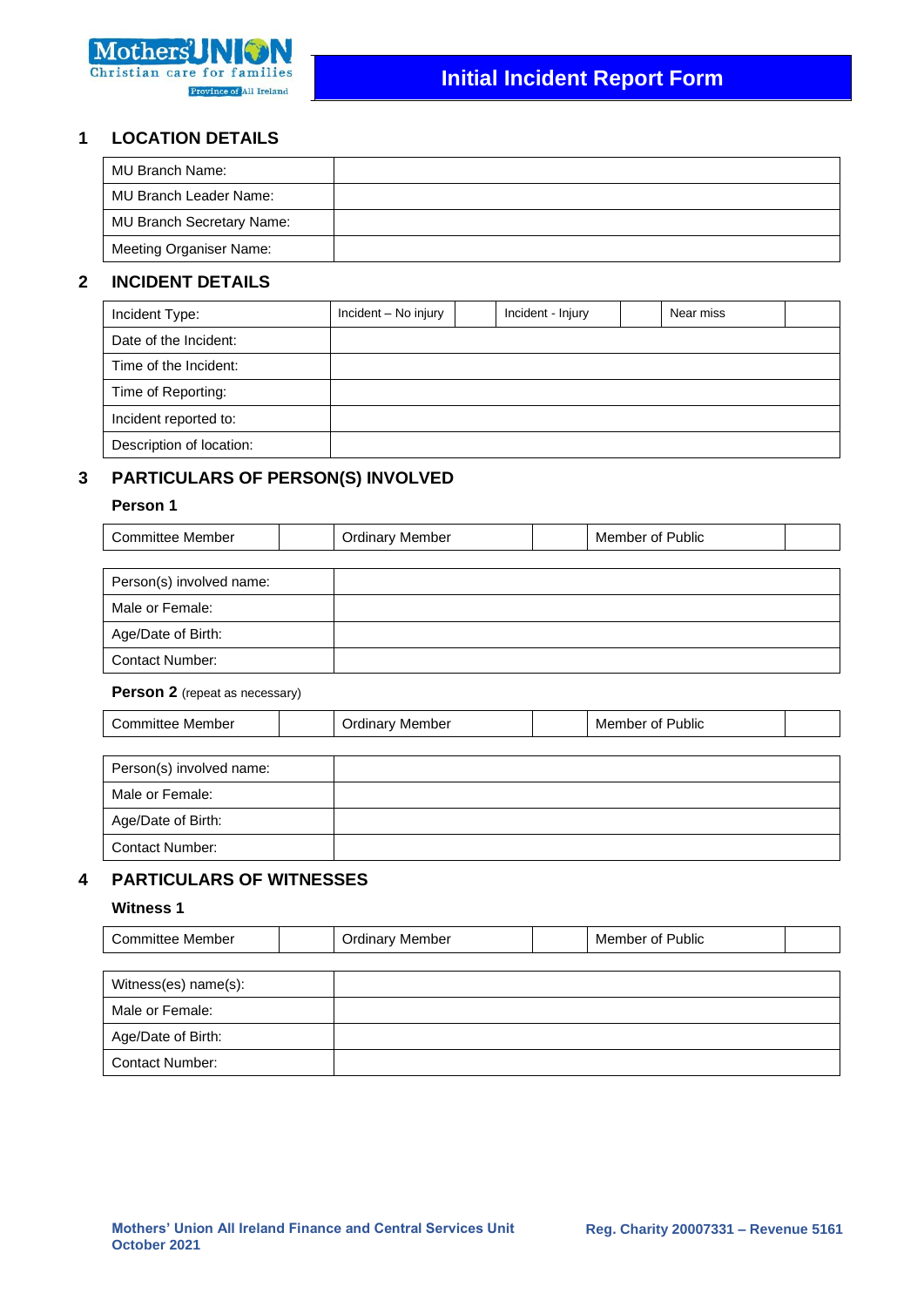# **Initial Incident Report Form**

#### **Witness 2** (repeat as necessary)

| <b>Committee Member</b> | <b>Ordinary Member</b> | Member of Public |  |
|-------------------------|------------------------|------------------|--|
|                         |                        |                  |  |
| Witness(es) name(s):    |                        |                  |  |
| Male or Female:         |                        |                  |  |
| Age/Date of Birth:      |                        |                  |  |
| <b>Contact Number:</b>  |                        |                  |  |

# **5 PARTICULARS OF THE INCIDENT**

Describe in detail how the incident occurred:

### **6 EMERGENCY SERVICES**

| Were the emergency services called? |           | Yes |              | No |        |  |
|-------------------------------------|-----------|-----|--------------|----|--------|--|
| If yes, which service(s)            | Ambulance |     | Fire brigade |    | Gardai |  |

# **7 TREATMENT** (if treatment was required complete section 10 below)

| Did the IP(s) require first aid?          | Yes | No |  |
|-------------------------------------------|-----|----|--|
| Did the IP(s) require A&E services?       | Yes | No |  |
| Did the IP(s) require ambulance transfer? | Yes | No |  |
| Person(s) who administered first aid      |     |    |  |

### **8 NOTIFICATIONS**

| Branch Leader notified?                                  | Yes | No | N/A |  |
|----------------------------------------------------------|-----|----|-----|--|
| Finance + Central Services Unit Coordinator<br>notified? | Yes | No | N/A |  |
| Statutory bodies notified (if relevant)?                 | Yes | No | N/A |  |
| Injured persons family notified?                         | Yes | No | N/A |  |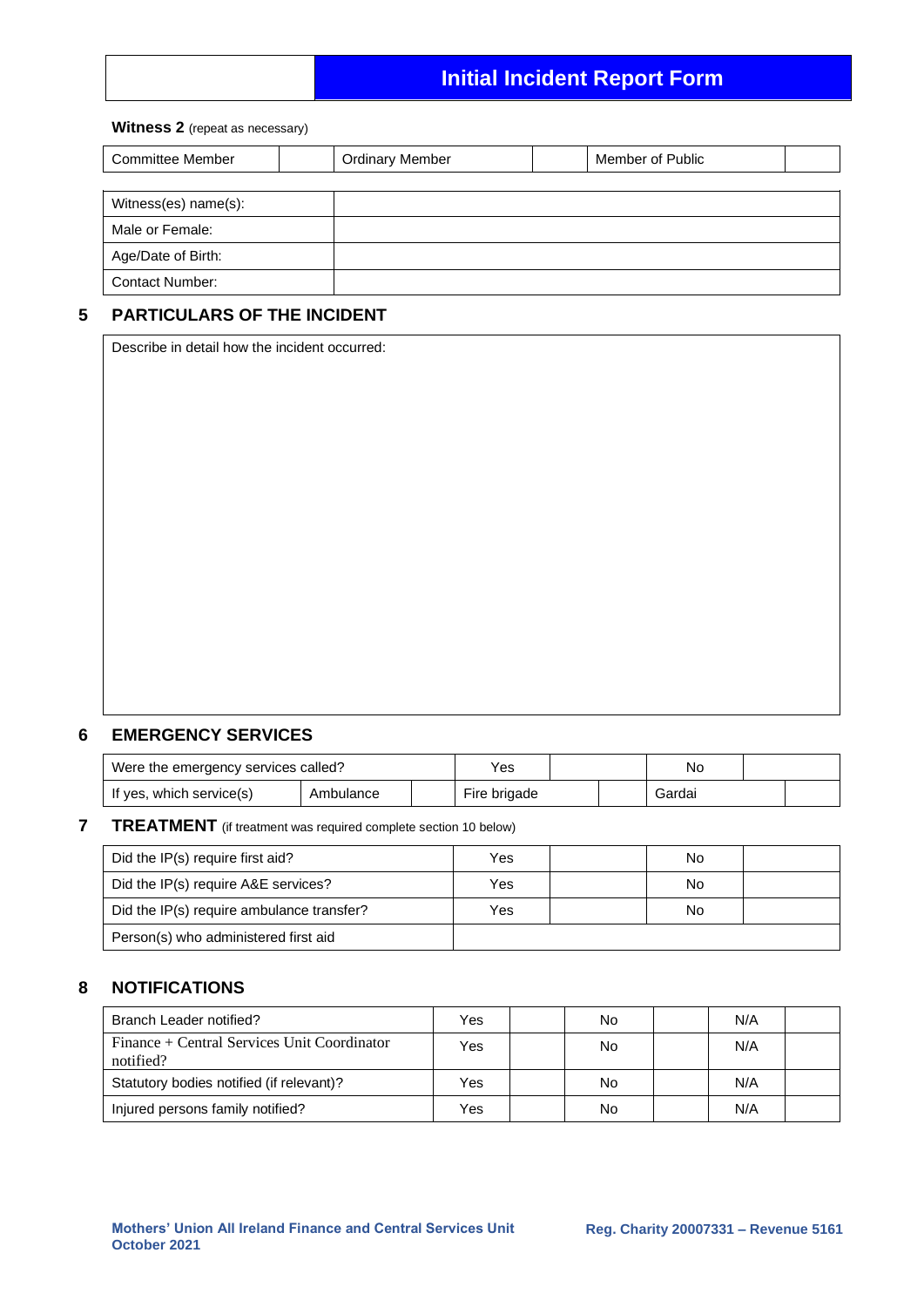### **9 INJURIES**

Please mark on the diagrams below the area affected/injured.



# **10 PHOTOGRAPHS**

Include below photographs of the area the incident occurred in, any machinery/equipment involved and any damage caused by the incident.





### **11 CONDITIONS**

| <b>Condition present</b>                                              | <b>Description</b> |       |                |         |  |
|-----------------------------------------------------------------------|--------------------|-------|----------------|---------|--|
| Weather $-$ (tick all relevant<br>conditions if the incident occurred | Dry                | Sunny | <b>Drizzle</b> | Raining |  |
| externally)                                                           | Windy              | Frost | Fog            | Snow    |  |